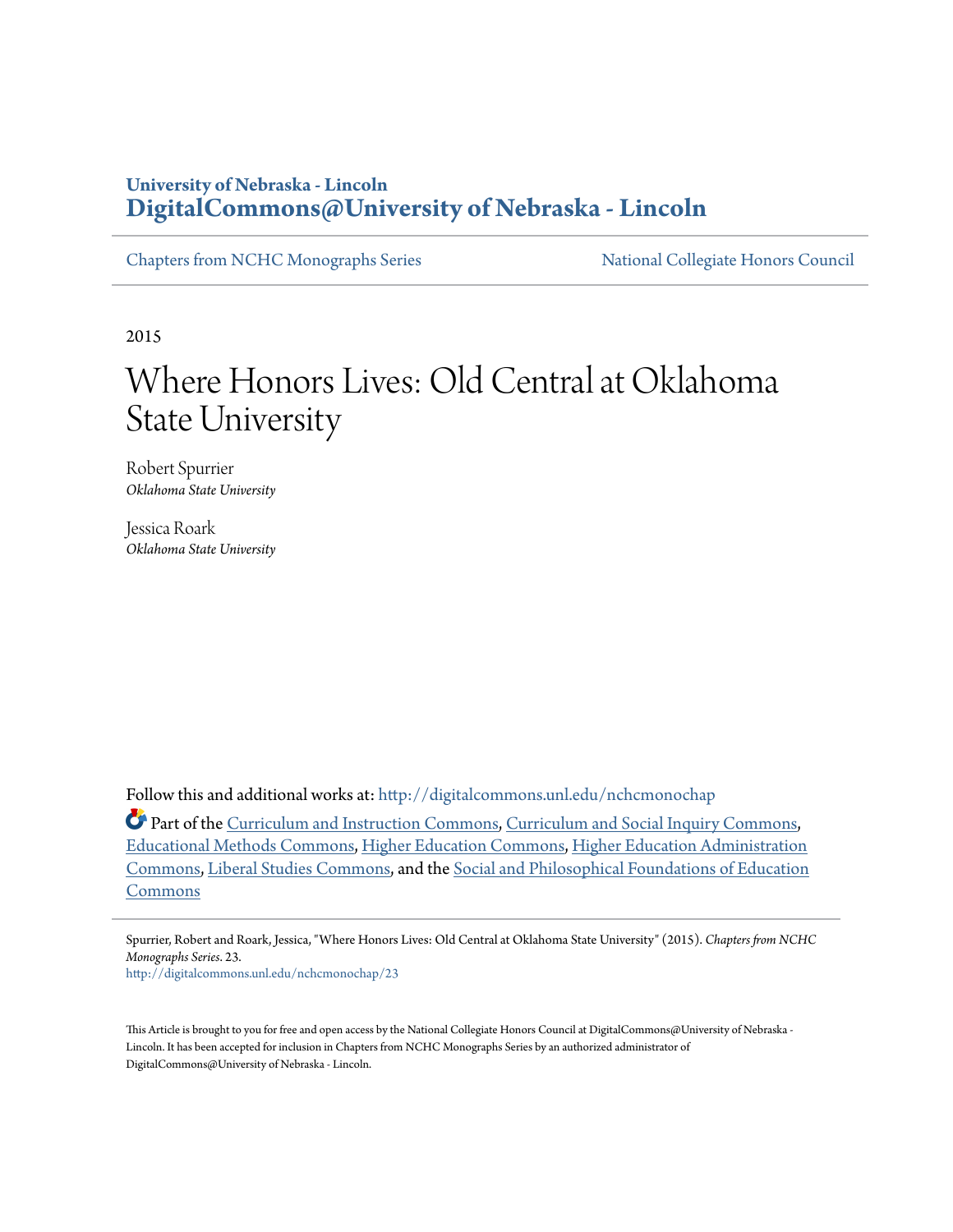From: Housing Honors, edited by Linda Frost, Lisa W. Kay, and Rachael Poe. National Collegiate Honors Council Monograph Series (Lincoln, NE: 2015). Copyright © 2015 by National Collegiate Honors Council. www.ncnchonors.org

**CHAPTER 7** 

# Where Honors Lives: Old Central at Oklahoma State University

Robert Spurrier and Jessica Roark Oklahoma State University

#### **always have a wish list!**

The story of where honors lives at Oklahoma State University is **L** one of a series of twists and turns over the years and in many ways actually reenacts the proverbial rags to riches story.

Until 1988, honors space at Oklahoma State University (OSU) was limited to the office of the faculty member who had the title of Honors Director in the College of Arts and Sciences (A&S) and received 0.25 FTE reassigned time for his honors duties. When one of the co-authors of this chapter was asked to become A&S Honors Director in 1988, he already had an administrative office on the A&S Dean's office floor and one of his requests was that a new Honors Program Office be situated on that floor as well. He also requested 0.75 FTE reassigned time along with a part-time student assistant to keep the office open during regular business hours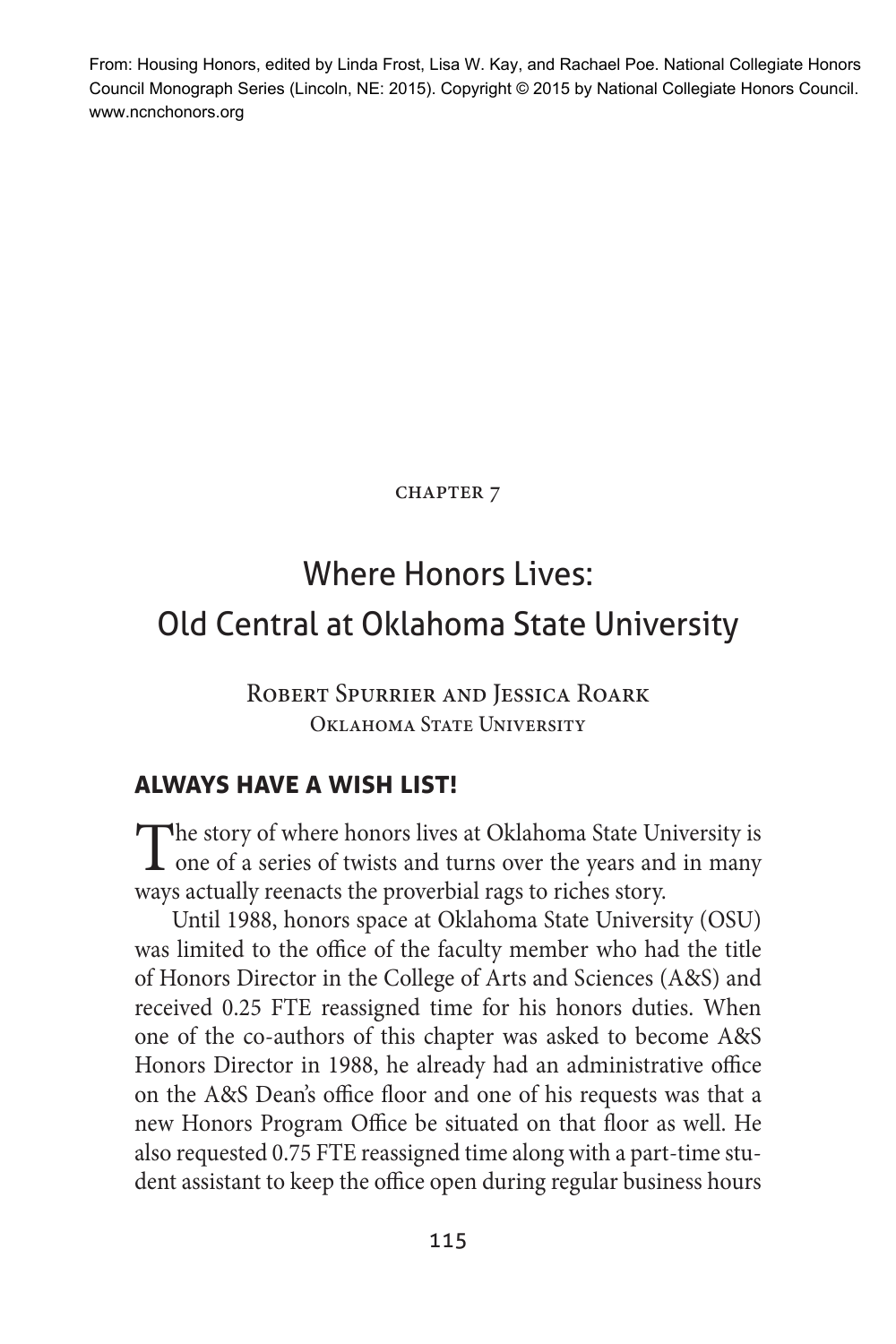and make it accessible to current and prospective honors students. The answer to these requests—and to every other request he made before taking the job—was "yes," and he thus learned an important lesson of honors administration: his list was too short. Over the years his constant advice to honors colleagues has been this refrain: "Always have a wish list!" The story of OSU's current honors space, which consists of all of historic Old Central, is proof that this piece of advice sometimes pays big dividends.

The initial A&S Honors Program Office in 1988 was a converted second-floor science laboratory that had been refurbished as a conference room some years earlier. The honors staff laughingly referred to the chemical disposal sink with running water, which occupied what is now closet space in one corner of the room, as the "honors wet bar." The rest of the room had a desk, telephone, and computer terminal (not yet an actual computer in those days) for the director at the window end of the office, while the student assistant occupied the end of the large oak conference table (a remnant from conference room days) at the end of the office near the entrance door from the hallway. However humble, the A&S Honors Program now had its own space for the first time, and it was space that gave the program substantially more visibility than it had enjoyed in previous years.

Because student participation grew over the next few years, the A&S Honors Program added a professional advising position and moved its office across the hall, which had a corner office for the director and an adjacent office for the honors advisor. While an improvement, this space occupied part of a larger suite shared with other offices housing a variety of members of the A&S Dean's staff. Not until the university made the transition in 1989 from Arts & Sciences Honors to the OSU University Honors Program—a move made to create campus-wide honors opportunities for students in all six undergraduate colleges—did the next major phase of honors space development come. The A&S Honors Director added the title of University Honors Program Director, the position for the first time became a full-time position with a 12-month appointment, and the honors offices moved to the fifth floor of the Edmond Low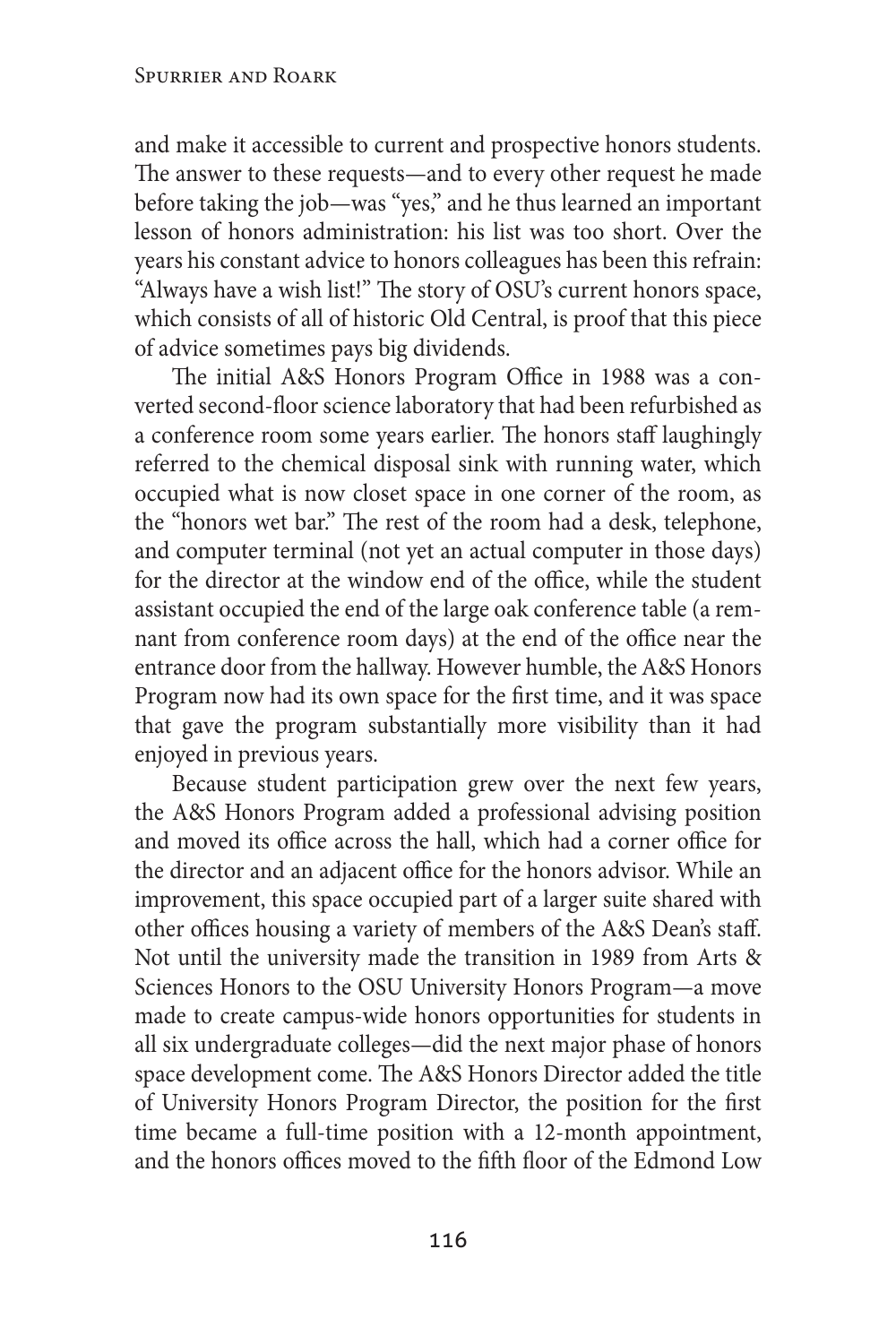Library in the center of the OSU campus. In addition to an office for the director, a second office housed the coordinator (later to become the assistant director's position), and a third, the honors advisor. In addition the space contained a computer laboratory for students and a newly furnished student study lounge that was open from 8:00 a.m. until 10:00 p.m. As honors enrollment continued to increase, a second honors advisor's office was added, and then eventually a third. Although the space definitely was an improvement, the office configuration was still rather cramped for the five individuals who made up the OSU University Honors Program staff.

The addition of the computer lab and study lounge dramatically increased the student traffic in and around the honors program offices, but the honors space was located in an out-of-the-way corridor on the top floor of the library. This location was difficult for prospective students and their families to find—so naturally the wish list included more and better space.

### **meanwhile elsewhere on campus—a building with a story**

The iconic building at OSU is Old Central, the original College Building that was completed in 1894. After a period of disuse, the Oklahoma Historical Society (OHS) entered into a long-term lease with OSU to reopen the building for use as a museum of Oklahoma higher education. A curator on the OHS staff kept the building open for several hours a day, but the building's physical condition deteriorated until it had to be closed.

With a story nearly as long as that of the university itself, Old Central has served as stoic witness to periods of profound change and development on the Stillwater campus. Abraham Lincoln's signing of the Morrill Act in 1862 paved the way for the development of land-grant institutions of higher education, and although the town of Stillwater struggled for survival in 1890, the 480 residents recognized the unique opportunity for economic and educational progress associated with the location of a land-grant college in their small town. The first legislative assembly of the Oklahoma Territory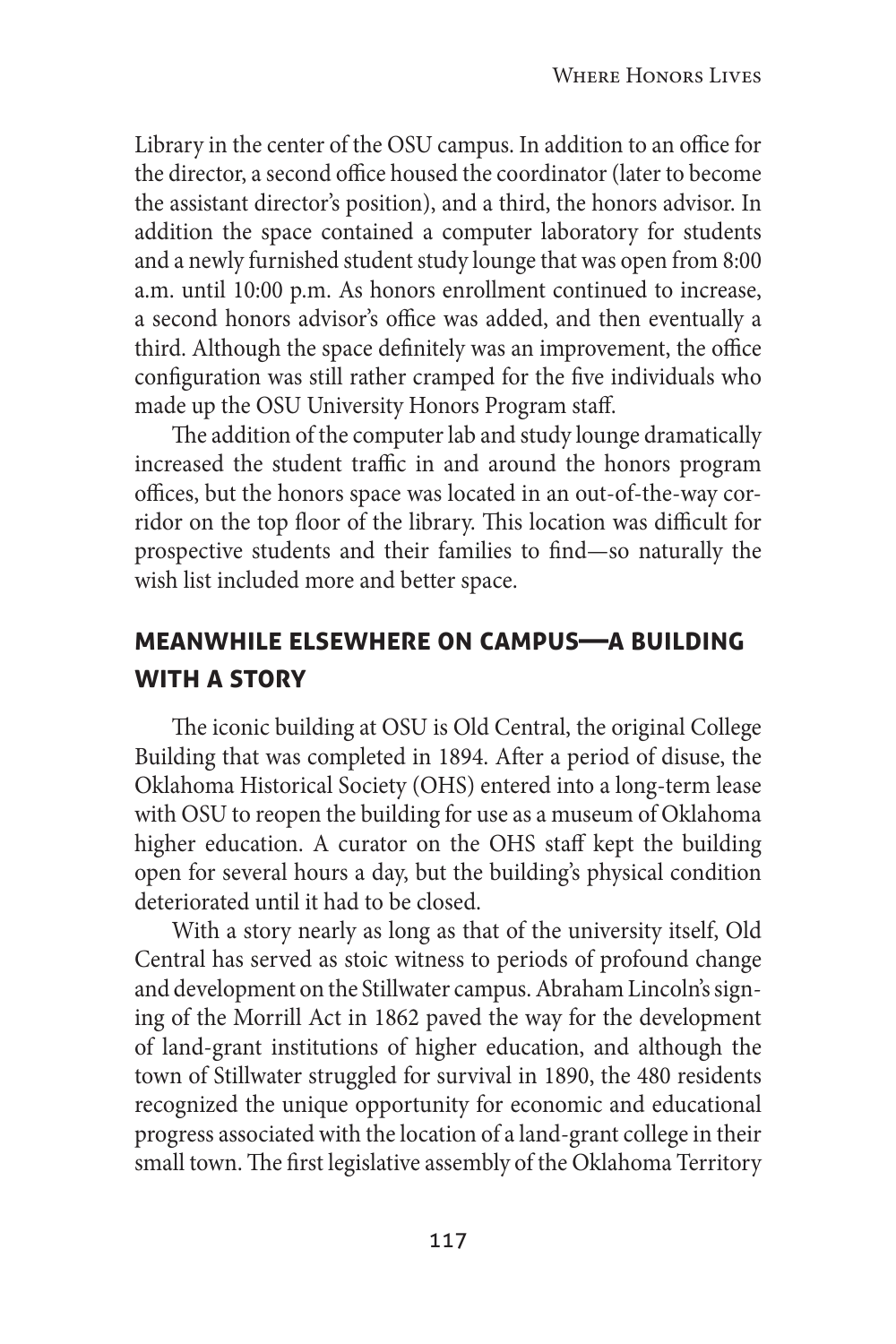designated Payne County as the location for a new college, and as a result of the efforts by Stillwater leadership, a 200-acre plot owned by four homesteaders was transferred to the Oklahoma Agricultural and Mechanical College Board of Regents in 1891 for the establishment of a permanent structure dedicated to higher education.

Construction of Old Central or "the College Building" originally cost \$25,000, and it opened for student use in September of 1894. It housed the Oklahoma A&M College faculty and administration, library, chemistry laboratory, classrooms, a large assembly hall, and the night watchman's room. The building's existence, however, has been a precarious one: Old Central has endured at least three fires, a tornado, and repeated threats of demolition. Fortunately, Old Central has had its share of advocates, too; each time the building faced destruction in the name of campus progress, members of the Stillwater community, recognizing the building's historic importance, came forward to fight for its survival.

Old Central's sandstone and brick masonry, heating and cooling systems, and ventilation were thoroughly modern at the time the structure was completed in 1894, but its unstable foundation required the installation of stabilizing tie-rods as early as 1914. Unsightly cracks in the walls caused its popularity among students and faculty to fall quickly, and the campus newspaper deemed Old Central unsafe a year later. The founding members of Stillwater and their families petitioned to save the building, declaring it a monument to the courage of the college's founders and to the future of education. Old Central was condemned in 1921, but when Henry G. Bennett became president of the college in 1928, he formally declared his intent to preserve the campus icon. He initiated desperately needed refurbishment and restoration of Old Central, and this period of renewal re-energized the campus community.

After Bennett's death in 1951, however, Old Central's future again hung in the balance. Efforts by the next president to demolish it concerned a small group of alumni and faculty who once again advocated for protection of the campus treasure. Repairs began in 1962, but despite the updates, the office of President Robert B. Kamm retired Old Central from student and administrative use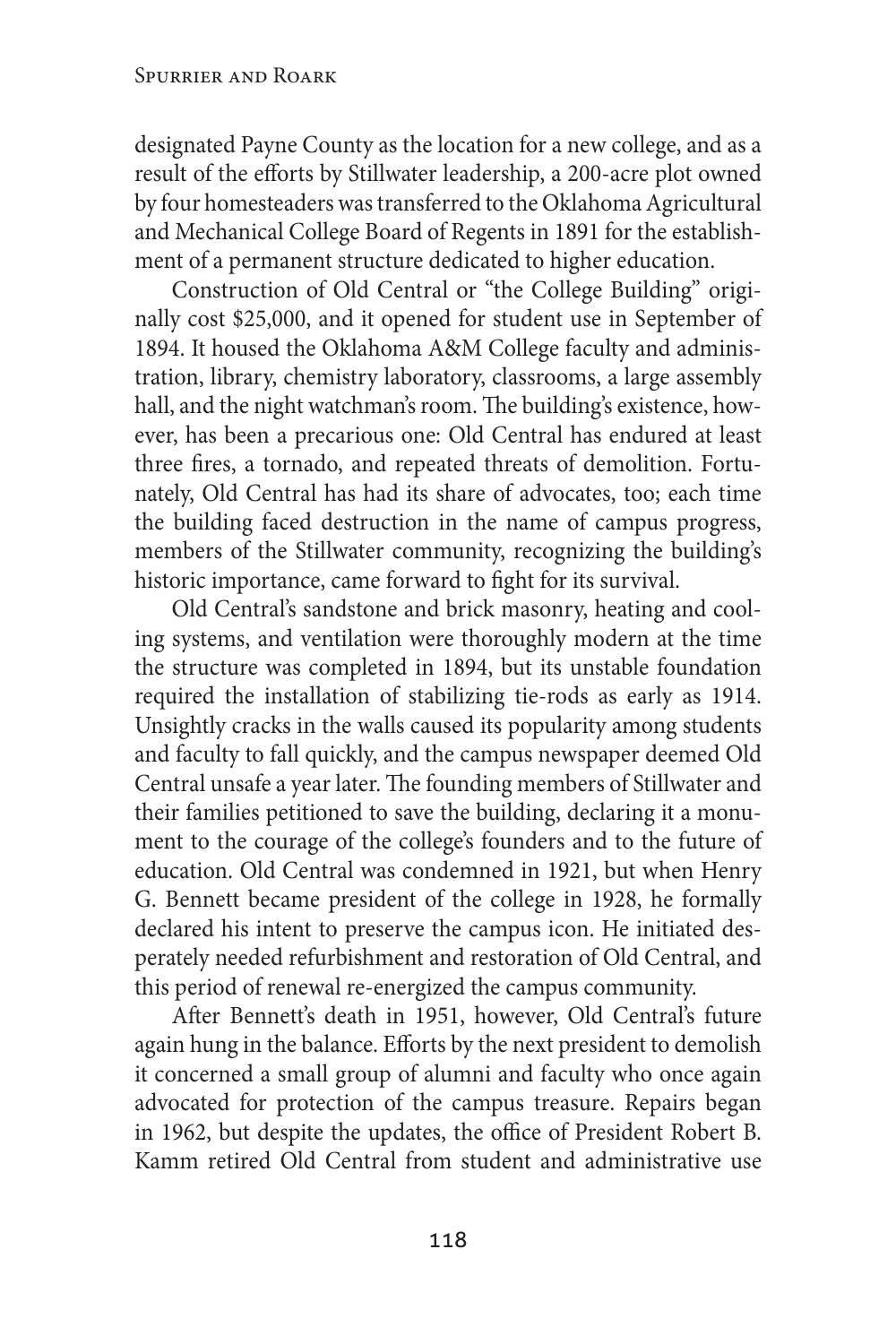in September of 1969. In 1970, OSU entered contract negotiations between the Old Central Committee, an ad hoc group of university personnel, and OHS for the preservation of Old Central and its repurposing as a museum of higher education. Following the necessary approvals, the Secretary of the Interior placed Old Central on the National Register of Historic Places on July 27, 1971, formalizing its designation as an irreplaceable symbol of higher education in Oklahoma and a property worth preserving. With additional financial resources now available, the next phase of Old Central's restoration lasted from 1971 until 1983.

OHS maintained an office in Old Central for approximately 30 years and played a key role in the rehabilitation project that began in October of 2007. Members of the OHS staff joined a team of representatives from the office of Long-Range Facilities Planning, the honors college, TAP Architecture, and CMS Willowbrook Construction to tackle issues ranging from stabilizing the foundation to designing and furnishing classrooms and offices. The status of Old Central as an historic building required that the original spaces be preserved to the maximum degree feasible, that the turn-ofthe-century feel be maintained, and that all elements of structural restoration replicate the 1894 appearance of Old Central. The OHS worked closely with the architects on every painstaking detail down to the tiles on the roof, the Victorian green belfry, the textured windows, and the age and type of wood used for repairing the woodwork. The rehabilitation project also included extensive updates to comply with building codes for ventilation, fire system requirements, and ADA regulations, but the architectural planners took great care to incorporate the modern modifications while maintaining Old Central's original look. The use of glass to create virtually invisible walls now preserves the sense of the original space in the main hallway while newly created advising offices (located in the original library) and a glass-walled elevator allow visitors to see the original sandstone foundation and interior structure of the building.

The honors college staff also had the opportunity to work with the architectural firm on the plans and to tour Old Central at various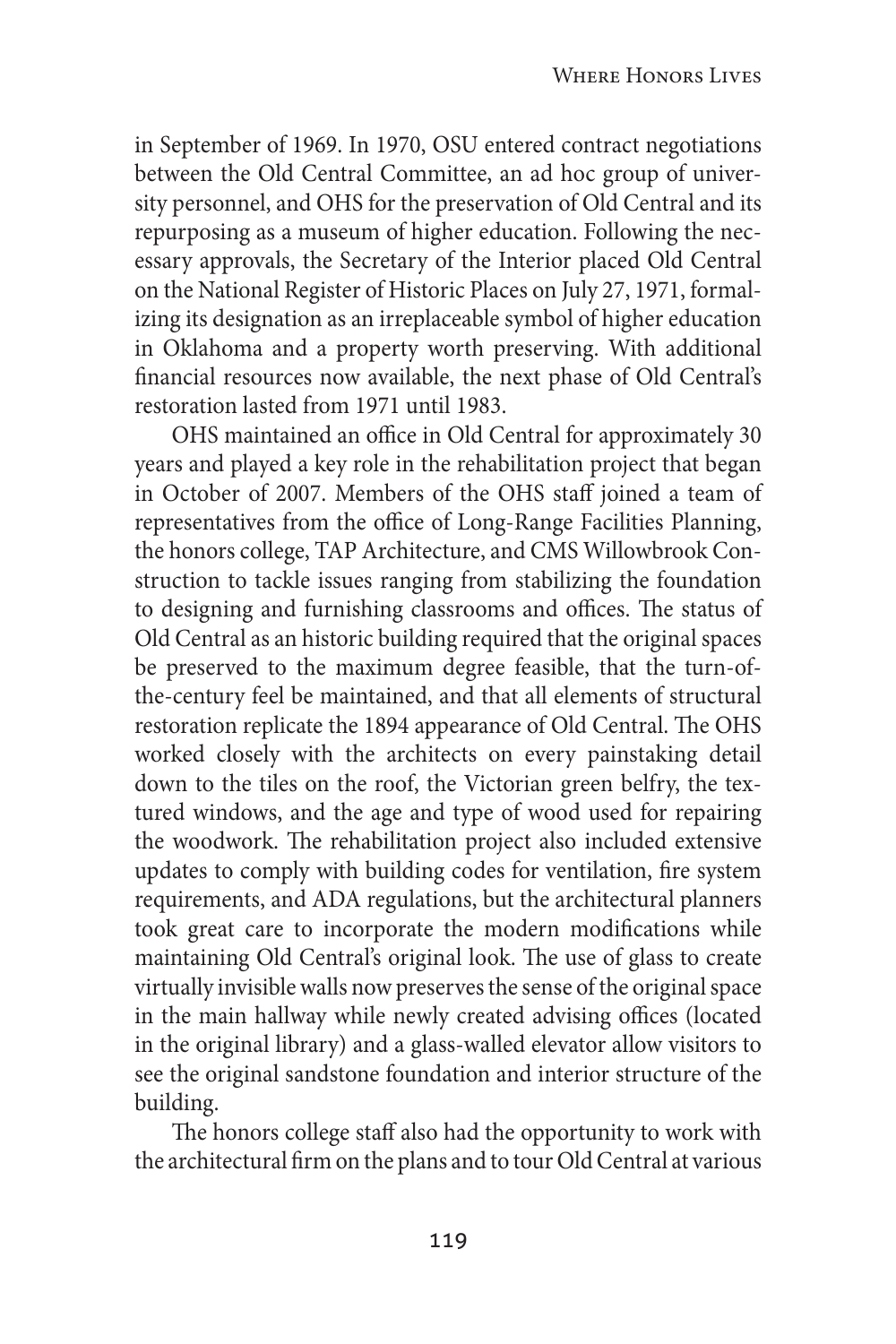stages throughout the rehabilitation, even venturing to the top of the scaffolding to enjoy the signs of progress and the view. Because interest in the preservation effort significantly raised Old Central's profile on campus, students and university officials often joined the touring group. The mission to restore Old Central revitalized the campus and community's enthusiasm for the safeguarding of OSU's history, and after nearly two years the project reached completion in the summer of 2009.\*

#### **how we got from there to here**

The objective of securing an honors college building was one of the two top wish list items, the other being a naming gift that would endow the college for the future. As this chapter is being written, the record remains one for two, but hope springs eternal because the wish list exists.

With the arrival of a new provost on campus in 2003, the honors college arranged for a tour of the abandoned Old Central with the object of putting honors on her radar screen in the event that funding for the building's rehabilitation, as the National Register of Historic Places terms it, would present itself. Absolutely nothing happened for several years. Apparently several of the college deans on campus had their eye on Old Central for no-doubt worthy projects related to their own academic units, but at the crucial meeting of the campus space allocation committee, the provost indicated that rather than allocating Old Central to one of the six undergraduate colleges, her preference would be to make it the home of the OSU Honors College because it served students from all undergraduate colleges and academic majors. Her suggestion met with immediate acceptance: the OSU Honors College would have its own building. Planning began in earnest in 2005, and four and a half years later, in the summer of 2009 just before the start of fall classes, the honors college moved into its new home. The renovation had taken two

\*For more about the history of Oklahoma State University and the building itself, readers may enjoy Fischer, Leroy H. (1988). *Historic Old Central*. Stillwater, OK; Board of Regents of Oklahoma State University.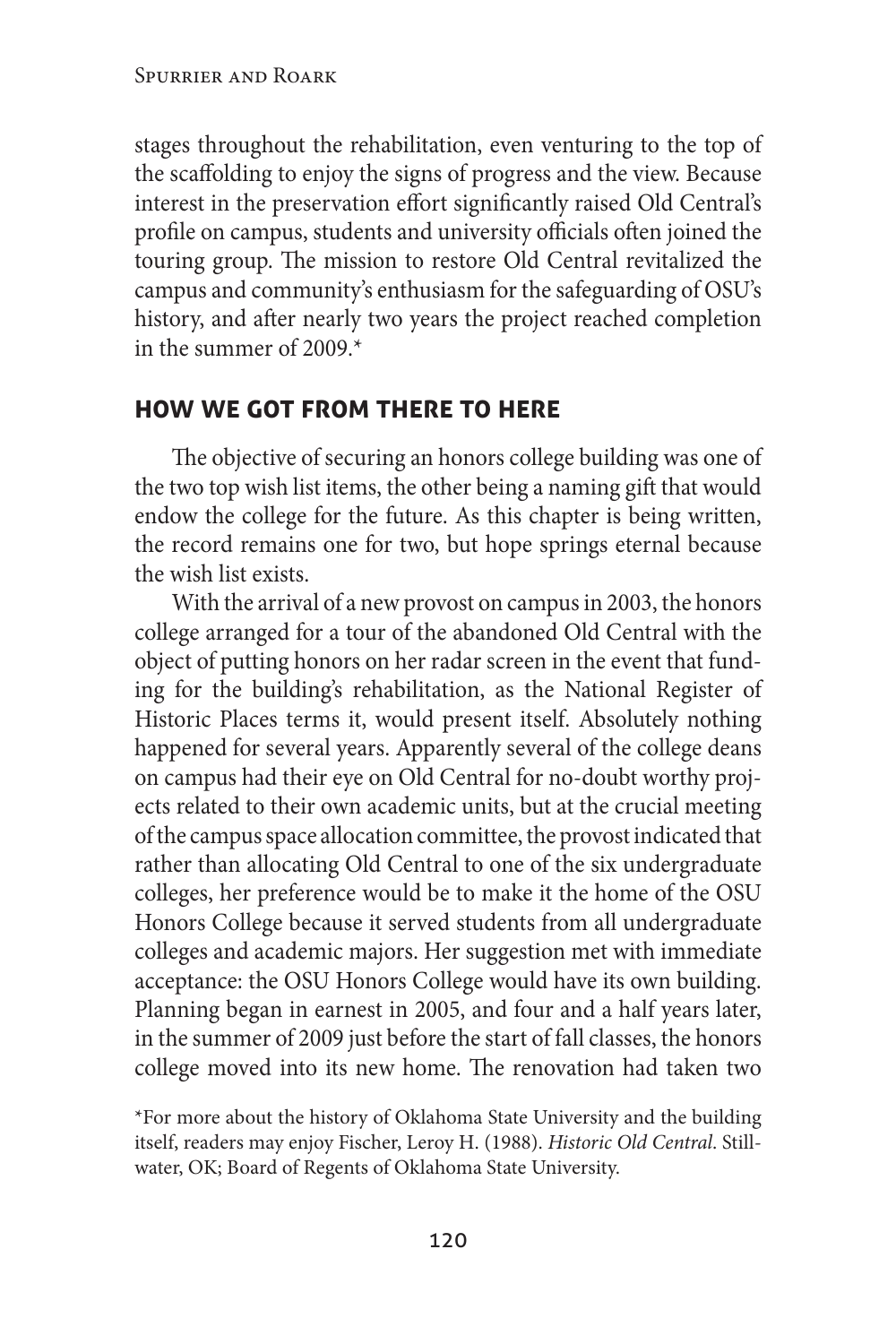years of construction and an expenditure of \$6.7 million dollars to overcome the challenges involved in bringing a nineteenth-century building up to twenty-first-century standards.

#### **old central in the twenty-first century**

Old Central now houses offices for the honors college staff, two classrooms, a student lounge and computer lab, a conference room, the Assembly Hall, and historic recreations of the original president's office and the night watchman's room with furniture provided by OHS. The original 1894 bell hangs in the belfry, complete with its original clapper, and although according to tradition students once rang the bell for hours after football victories, hairline cracks now limit its ringing to special occasions such as honors college award ceremonies and visits by prospective students, families, and alumni.

The offices of the director and assistant director are located on the main floor of Old Central and open onto the central hallway. Both offices have 14-foot ceilings, heavy oak doors, and transoms over the doorways. The director's office is furnished largely with period furniture, including an antique eight-foot-nine-inch grandfather clock, with a mercury-filled compensating pendulum, that once belonged to Governor Henry Johnston. The assistant director's office has some period pieces of furniture along with more modern items. The showpiece is a handcrafted breakfront china cabinet (now used as a bookcase) that was created in the Oklahoma A&M cabinet shop and once resided in the university president's office across campus.

The three honors advisors' offices and a reception desk are located across the hall in a room that in 1894 housed the entire university library and the English faculty. As part of the rehabilitation process, the architects designed glass walls with acoustical barriers to separate the three advising offices; extremely tall bookcases built into those walls provide the ambiance of a library setting. With the exception of the bentwood chairs in these offices, which hearken back many years, the new furniture is modern but with a traditional style.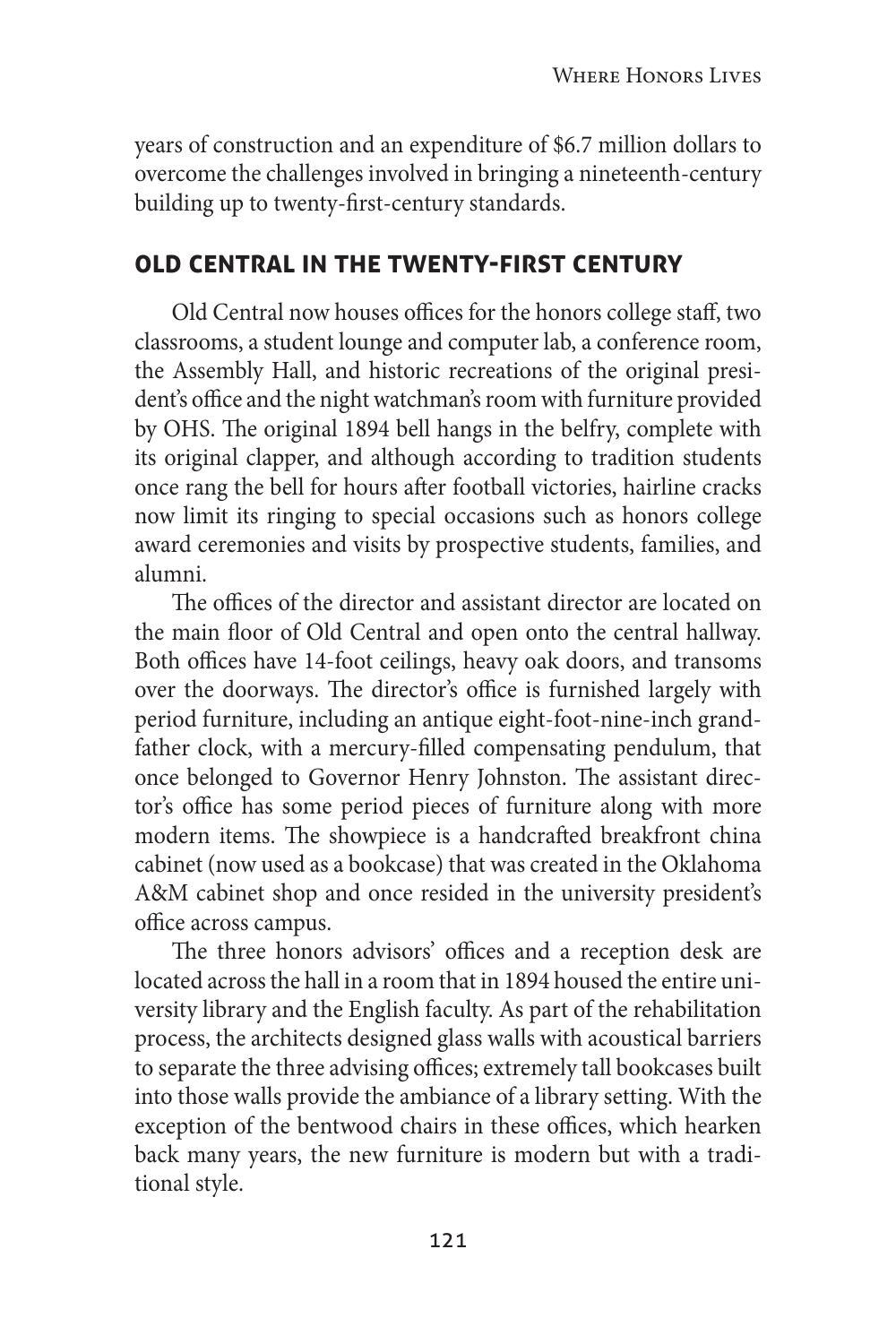Although the classroom across the main hall from the assistant director's office has a capacity of 24 students, enrollment for honors sections is typically restricted to a smaller number. The room is furnished with movable tables and chairs, and honors faculty members frequently rearrange the furniture to suit their own teaching styles. A signature feature of this room is the slate blackboard that runs around the entire room, making it a favorite for professors who teach honors calculus.

The basement classroom has an identical footprint to that of the main floor classroom, but it lacks the blackboards. Its most noticeable feature, black iron pipes, once carried water and gas into the room when it was used for teaching chemistry. Today these pipes, like the steam radiators still found around the building, are completely inoperative; they remain in place to keep the building true to its original style and character.

Although the entire building has wireless Internet, the students' study lounge, which is adjacent to the basement classroom, houses a dozen desktop computers, a laser printer, and even two IBM Selectric typewriters still used by students on the rare occasion of filling out an application form that cannot be completed on a computer. Providing a nice contrast to the more modern technology are the 1911 Singer sewing machine (still operative, but with the needle safely removed) and the 1912 Remington typewriter (also operative); these museum pieces are reminders that domestic sciences were once taught in that room.

Other rooms in the basement once housed additional offices and small classrooms as well as the original boiler room, but now all the modern heating, air conditioning, and ventilation equipment required by current building codes occupy that space. The room is exceptionally tight, with all this modern equipment taking on the feel of a World War II submarine because its heavy masonry walls are weight-bearing structures that could not be altered. One alumnus visiting the building pointed to what is now the mechanical equipment room and commented, "Mrs. Ospovat flunked me in English in that classroom." His eyes actually twinkled when he saw how the room had been academically demoted.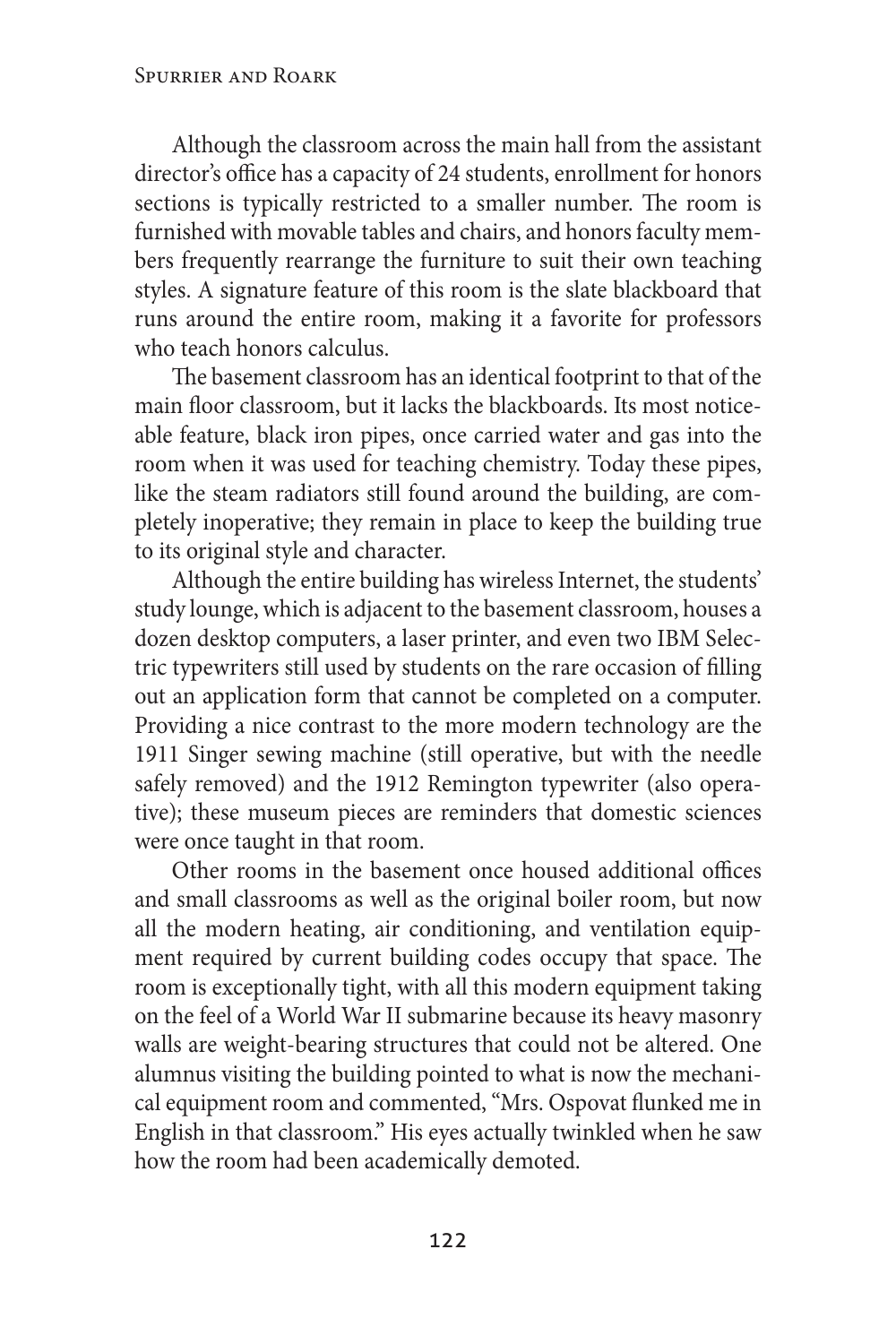The staircase from the main floor to the top floor offers the opportunity to view the student night watchman's room on the stairway landing. Although today's students would no doubt be appalled at the conditions, in 1894 this room was the only oncampus housing to be had—and no doubt the student appreciated having both the job and the place to live.

At the top of the staircase a conference room (also equipped with movable tables and the historic bentwood chairs) provides space for staff meetings as well as a place to meet with small groups of prospective students and families. The room also contains a barrister's bookcase stocked with copies of Dr. Fischer's *Historic Old Central* for alumni and other interested visitors. Adjacent to the conference room is a staff room for computer equipment for the classrooms, storage space, a sink, refrigerator, and microwave oven. Because of the building's status as an historic museum, no food and drink are allowed in the public portions of the building, and students and faculty have been understanding about the need to preserve Old Central's pristine condition following the multimillion dollar project to rehabilitate it.

The crown jewel of Old Central is Assembly Hall on the top floor of the building. With its arched ceiling and decorative curved beam across the top, it was the grand location where the college's first six graduates walked in 1896. In addition to an historic podium, the Assembly Hall features an 1852 square grand piano donated by an OSU alum along with an upright piano and a pump organ. Unfortunately, none of these instruments are in tune any longer because no top-level piano tuner is willing to attempt the task due to the risk of damaging the antique instruments in the process. Because the current fire code allows a seating capacity of 123 persons, the Assembly Hall is used for combined class sessions when multi-section honors seminar classes gather for a special speaker or presentation and for the Honors College Hooding Ceremony in December. The space is also available for a wide variety of special events sponsored by other campus entities. Among the more notable Assembly Hall events in the last few years have been the installation for OSU's chapter of Phi Beta Kappa, a meeting of the Provost's External Advisory Council,